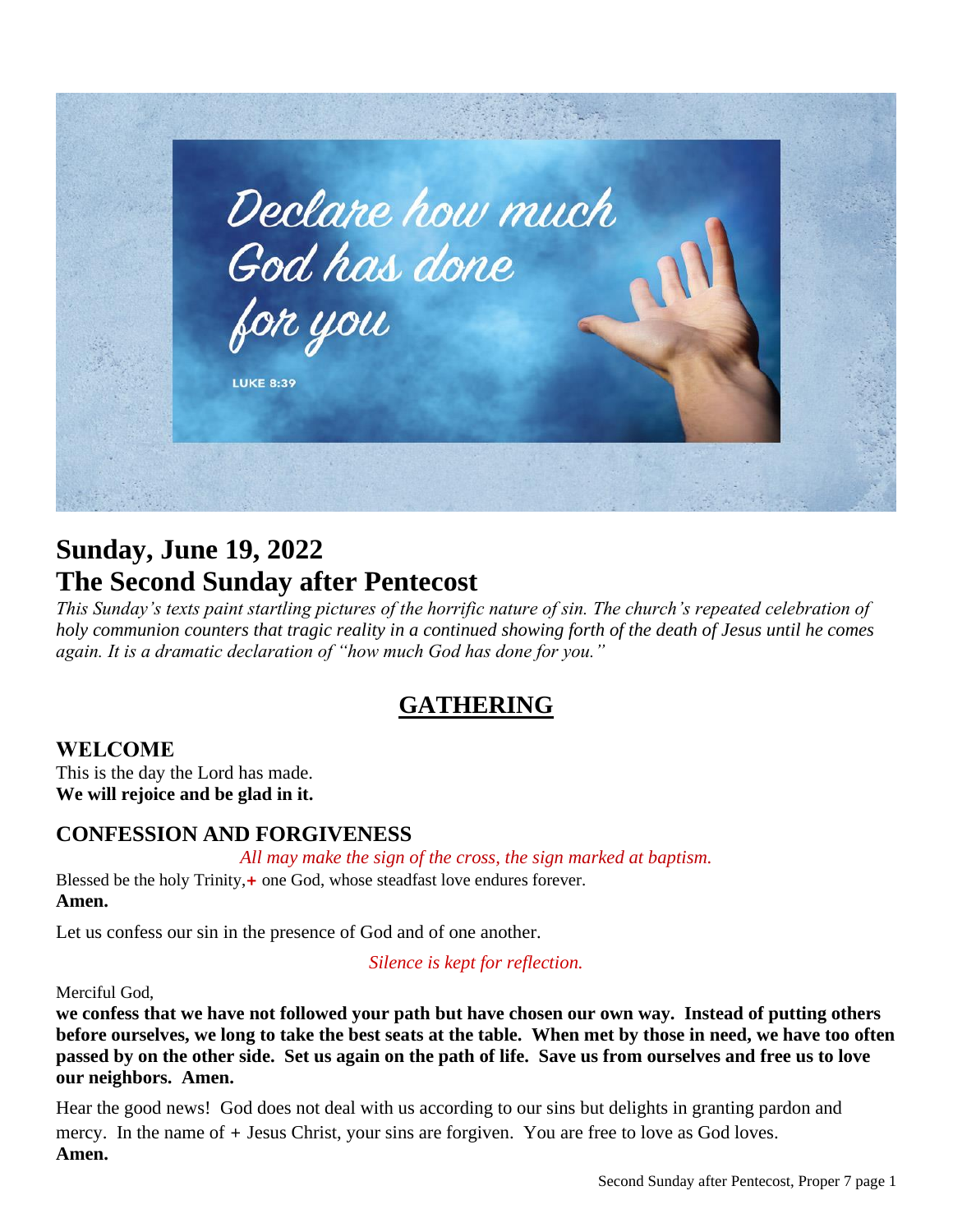#### **PRAYER OF THE DAY**

O Lord God,

**we bring before you the cries of a sorrowing world. In your mercy set us free from the chains that bind us, and defend us from everything that is evil, through Jesus Christ, our Savior and Lord. Amen**

## **WORD**

#### **Reading: Galatians 3:23-29**

*For Paul, baptism is a powerful bond that unites people not only with God but with other believers. Those who call themselves children of God experience a transformation that removes prejudices of race, social class, or gender in favor of true unity in Christ.*

<sup>23</sup>Now before faith came, we were imprisoned and guarded under the law until faith would be revealed. <sup>24</sup>Therefore the law was our disciplinarian until Christ came, so that we might be justified by faith. <sup>25</sup>But now that faith has come, we are no longer subject to a disciplinarian, <sup>26</sup>for in Christ Jesus you are all children of God through faith. <sup>27</sup>As many of you as were baptized into Christ have clothed yourselves with Christ. <sup>28</sup>There is no longer Jew or Greek, there is no longer slave or free, there is no longer male and female; for all of you are one in Christ Jesus. 29And if you belong to Christ, then you are Abraham's offspring, heirs according to the promise.

Word of God. Word of Life. **Thanks be to God.** 

#### **Gospel: Luke 8:26-39**

*Jesus' mission includes foreigners and his authority extends to the casting out of demons. Some who witness Jesus' work are seized with confusion and fear, but the man who was healed is commissioned to give testimony to God's mercy and power.*

 $26$ Then [Jesus and his disciples] arrived at the country of the Gerasenes, which is opposite Galilee.  $27$ As he stepped out on land, a man of the city who had demons met him. For a long time he had worn no clothes, and he did not live in a house but in the tombs. <sup>28</sup>When he saw Jesus, he fell down before him and shouted at the top of his voice, "What have you to do with me, Jesus, Son of the Most High God? I beg you, do not torment me"— <sup>29</sup>for Jesus had commanded the unclean spirit to come out of the man. (For many times it had seized him; he was kept under guard and bound with chains and shackles, but he would break the bonds and be driven by the demon into the wilds.) <sup>30</sup>Jesus then asked him, "What is your name?" He said, "Legion"; for many demons had entered him. 31They begged him not to order them to go back into the abyss.

<sup>32</sup>Now there on the hillside a large herd of swine was feeding; and the demons begged Jesus to let them enter these. So he gave them permission. 33 Then the demons came out of the man and entered the swine, and the herd rushed down the steep bank into the lake and was drowned.

34When the swineherds saw what had happened, they ran off and told it in the city and in the country. 35Then people came out to see what had happened, and when they came to Jesus, they found the man from whom the demons had gone sitting at the feet of Jesus, clothed and in his right mind. And they were afraid. <sup>36</sup>Those who had seen it told them how the one who had been possessed by demons had been healed. <sup>37</sup>Then all the people of the surrounding country of the Gerasenes asked Jesus to leave them; for they were seized with great fear. So he got into the boat and returned. <sup>38</sup>The man from whom the demons had gone begged that he might be with him; but Jesus sent him away, saying, <sup>394</sup>Return to your home, and declare how much God has done for you." So he went away, proclaiming throughout the city how much Jesus had done for him.

#### **GOSPEL MESSAGE**

#### **What Is Your Name?**

There is in Cairo an eerie, demonic site, terrifying to the human soul. Far into the chaos and noise of the city that never slumbers, there is another city—"the city of the dead." A vast tangle of tombs and mausoleums that,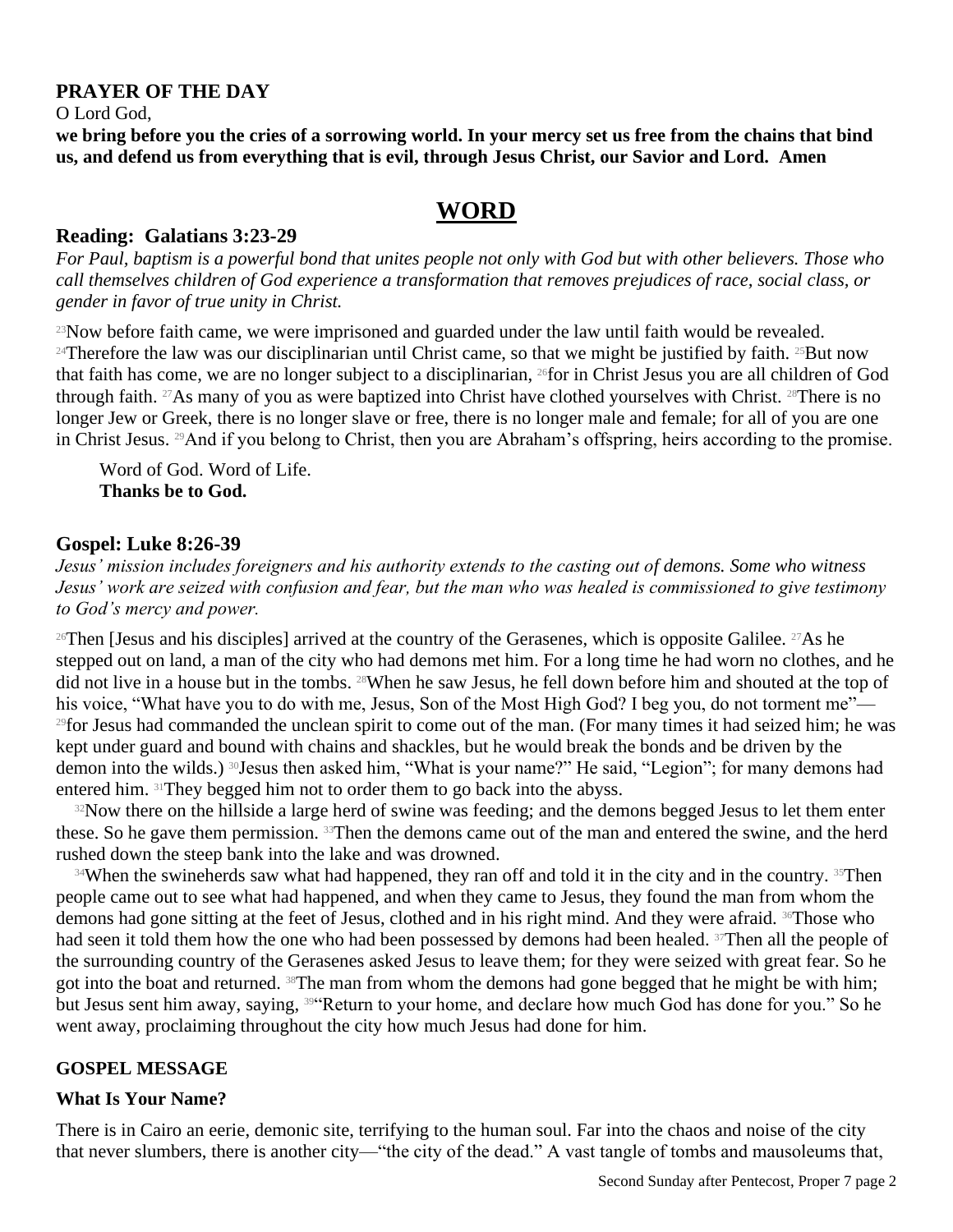through the windows of tour buses, remains grim, distant, and quiet is, at close encounter, not a place of repose at all. It is a wretched, loud, busy, suffering place lived in by Cairo's least and lowliest.

But there is no need to travel to Egypt to see the grim scene. Cities of the dead are all around us, if we care to look—places where the condemned, dirtied, ridiculed, blamed, and broken spend their demonized days living as if dead in cells and wards, beneath plastic and cardboard, in rust and garbage, among decay and rot, forgotten and lonely. There, beyond our windows, so used to their own condemned life, the most they hope for is to be left alone. "I beg you, do not torment me" (Luke 8:28). "I beg you." The gospel says "beg"!

He'd had enough—the man could endure no more judgment, no more religious platitudes, no more being the topic of conversation, no more shame, no more chains and shackles. It was—it is—bad enough to be plagued by demons in the cities of the dead, so please, no more torment! I beg you.

"What is your name?" (v. 30). Those four beautiful words stun the ugliness on the hillside. "What is your name?" In that question there thunders a spoken truth: the desire to know, not ignore; to approach, not pass by; to dare, not cower.

"And they were afraid" (v. 35). Those four riddling words confuse the swinish hillside. In that spoken truth there is exposed a question: Afraid of what? Of knowing the banished one? Of approaching the wild one? Of daring to welcome the troubled one home?

What is your name? Legion? No: Child of God.

### **APOSTLES' CREED**

**I believe in God, the Father almighty, creator of heaven and earth. I believe in Jesus Christ, God's only Son, our Lord, who was conceived by the power of the Holy Spirit, born of the Virgin Mary, suffered under Pontius Pilate, was crucified, died, and was buried; he descended to the dead. On the third day he rose again; he ascended into heaven, he is seated at the right hand of the Father, and he will come to judge the living and the dead. I believe in the Holy Spirit, the holy catholic Church, the communion of saints, the forgiveness of sins, the resurrection of the body, and the life everlasting. Amen**

### **PRAYERS OF INTERCESSION**

United in Christ and guided by the Spirit, we pray for the church, the creation, and all in need.

#### *A brief silence.*

Holy God, you hear the cries of those who seek you. Equip your church with evangelists who reveal the continuous call of your outstretched hands and your promises of a home in you. God of grace, **hear our prayer.**

You hear the cries of the earth. Restore places where land, air, and waterways have been harmed. Guide us to develop and implement sources of energy and food production that do not destroy the earth. God of grace, **hear our prayer.**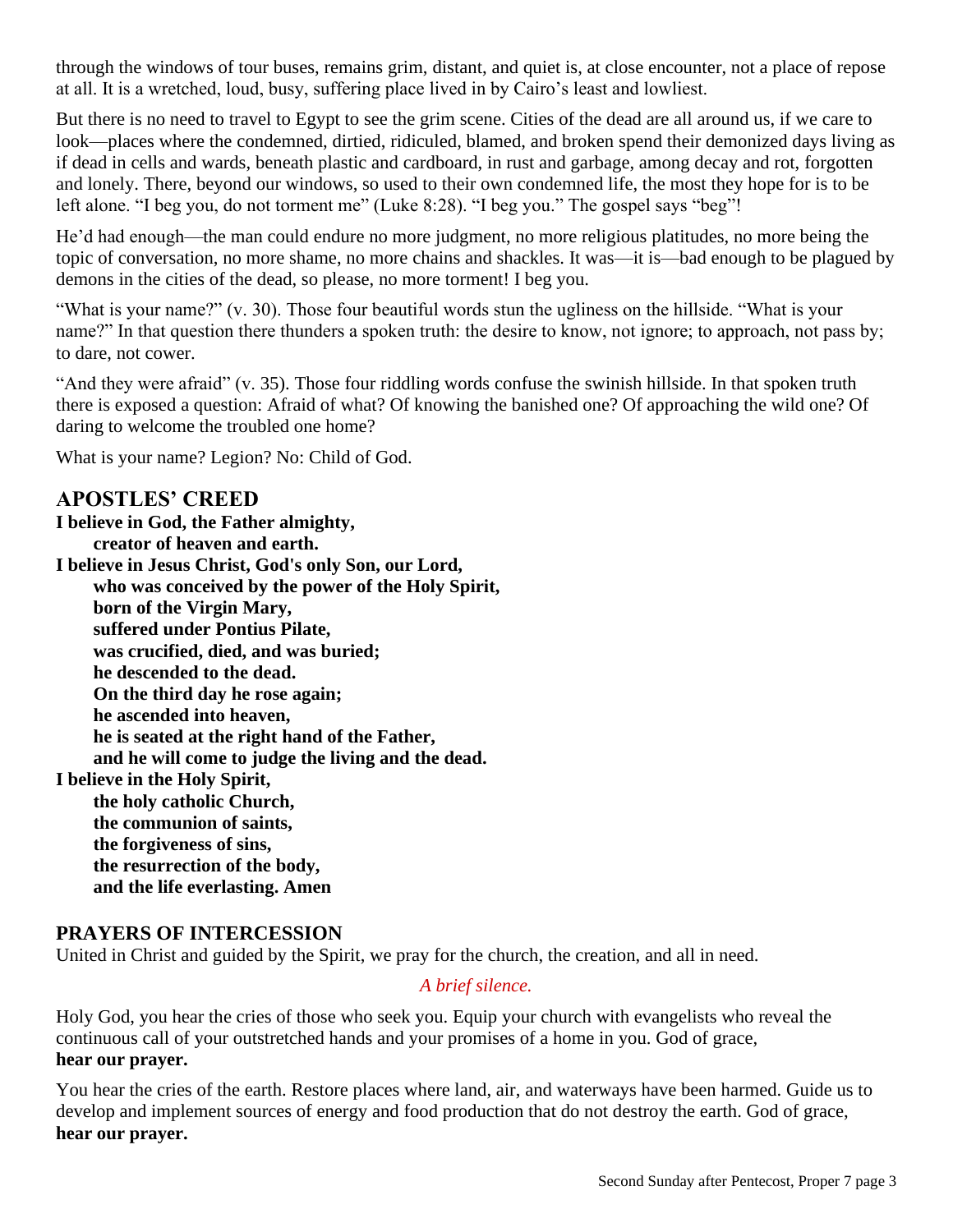You hear the cries of those who are marginalized or cast out. On this Juneteenth observance, guide us continually toward the end of oppression in all its forms, especially white supremacy. Bring true freedom and human flourishing to all your beloved children. God of grace, **hear our prayer.**

You hear the cries of those who suffer. Come to the aid of all who are homeless, naked, hungry, and sick. Bring peace to any experiencing mental illness, that they can clearly recognize your loving presence. God of grace, **hear our prayer.**

You hear the cries of those who celebrate and those who grieve on this Father's Day. Nurture mutual love and tender care in all relationships. Comfort those for whom this day brings sadness or longing. God of grace, **hear our prayer.**

#### *Here other intercessions may be offered.*

Accept our thanksgiving for the people you surround us with, especially for those who celebrate their lives and birth this week: Gene Kimmel June Johnson Doris Horning enrich them with a sense of joy and grace for yet another year. God of grace, **hear our prayer.**

Save us from ourselves, from racism in all its hidden forms, from hollow words without actions, forgive us, renew us, call us to action God of grace,

#### **hear our prayer.**

For those fighting cancer and other serious illnesses, grant strength and grace. We pray for doctors, nurses, technicians, researchers and all who work toward treatments and cures. God of grace,

#### **hear our prayer.**

For police officers and firefighters, for peacekeepers and military personnel, and for the leaders of governments, that they provide protection to all people, especially the most vulnerable. God of grace, **hear our prayer.**

For all those who are dealing with the COVID-19 coronavirus around the world. Thankful for the vaccine, we ask your help in its distribution and continued production throughout the world. God of grace, **hear our prayer.**

For the people of Ukraine, grant protection as you lead them from war to peace. Guide leaders with your wisdom and turn their minds and hearts to what is possible, renewed peace in the future. God of grace, **hear our prayer.**

We give thanks for the faithful departed whose lives proclaimed all you had done for them. At the last, unite us with them as we make our home in you. God of grace,

#### **hear our prayer.**

God of every time and place, in Jesus' name and filled with your Holy Spirit, we entrust these spoken prayers and those in our hearts into your holy keeping. **Amen.**

## **OFFERING**

*Thank you for your support of our ministry.*

## **BLESSING**

May the Lord bless you and keep you, may the Lord smile upon you and be gracious to you, may the Lord look upon you with favor and give you peace. + Amen.